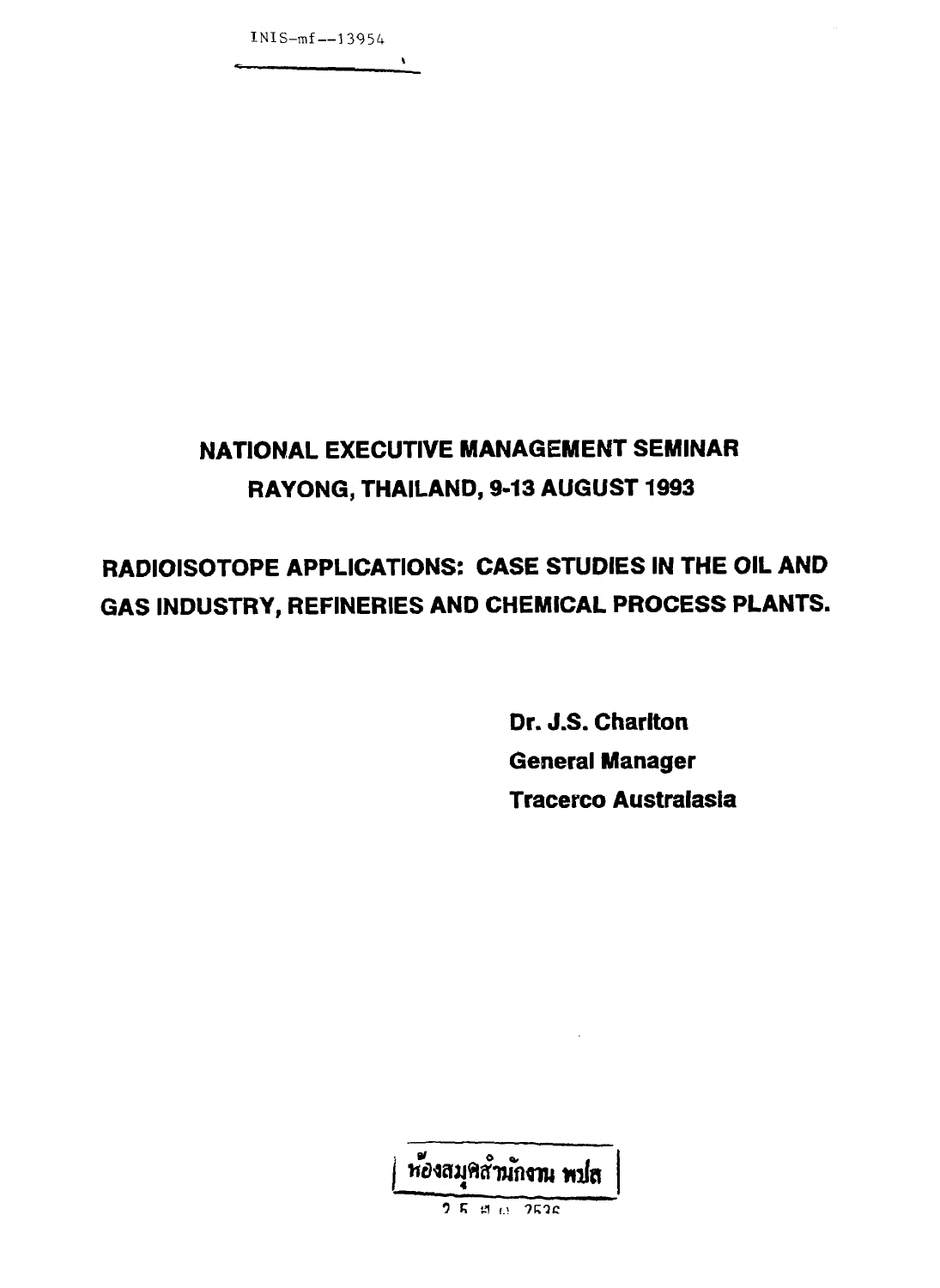## **RADIOISOTOPE TECHNIQUES FOR PROBLEM SOLVING IN THE OFFSHORE OIL AND GAS INDUSTRY**

**J.S. Chariton, B.Sc, Ph.D.,** *Genera) Manager* **Tracerco Australasia J.A. Hurst, Oil and Gas Manager, ICI Tracerco** 

**SUMMARY The current usage of radioisotopes in problem solving, process optimization and control in the offshore oil and gas industry is reviewed. Recent developments are described with applications ranging from subsea, through measurements on the production platform, to studies at onshore terminals.** 

## **L INTRODUCTION**

**Radioisotope technology has been used for almost half a century by the oil and gas industry to solve problems and to help optimize process operations'<sup>1</sup> ). The use of radioactive isotopes to investigate the effectiveness of well stimulation procedures and to measure the sweep-out patterns of oil**  and gas in secondary recovery processess is well known<sup>[2,3]</sup>. The applications of radioisotopes to study features of plant **and process operation has oeen less widely reported though the economic benefits deriving from such applications** *are*  **very great.** 

**Nevertheless, there has been continuous development in the range of application and in the design of equipment to facilitate the use of the technology at remote environments such as an oil or gas platform. Some indication of the current usage of radioisotope techniques may be obtained from examination of Table I, which lists projects carried out in the UK's North Sea fields by ICI Tracerco, which is the world's largest radioisotope applications servicc group.** 

| Typical Annual Work Spectrum of ICI Tracerco on North |
|-------------------------------------------------------|
| Sea Oil and Gas Installations                         |

| <b>APPLICATION</b>                         | <b>NUMBERS</b> |  |
|--------------------------------------------|----------------|--|
| Density profiles in separators             | 15             |  |
| Levels and interfaces in process vessels   | 22.            |  |
| Pipeline scans for deposition measurements | 6              |  |
| Subsex flooded member detection            | 14             |  |
| Pipeline pig tracking                      | 2              |  |
| Flowrate measurements                      | 6              |  |
| Residence time studies                     | 4              |  |
| Leak detection on sub-sea umbilicals       |                |  |
| Sand fracture tracing                      | 15             |  |
| Well perforation/marking                   | 10             |  |
| Gas/Waterflood tracing                     | 10             |  |

**This does not include studies on downstream units such as refineries and petrochemical plant where many hundreds of applications are carried out each year.** 

**Table 1** 

**Applications range from down-hole studies on the well and reservoir, through subsea examination of production platforms and peripherals, to topside studies on the platform and on onshore terminals. Although there are many different kinds of application, for purposes of description they can be divided into two broad categories: techniques which utilize sealed sources of radiation and radioactive tracer techniques. Down-hole applications, as has been noted, are amply described in the literature and for this reason they will not be considered further in this paper.** 

## **2. SEALED SOURCE TECHNIQUES**

**The essential feature of all sealed source techniques is that the radioactive isotope remains permanently sealed within a capsule and makes no contact with the plant or process material. Radiations from the source are directed at the plant vessel of interest and by observing changes in the transmitted or the scattered radiation we can draw conclusions about the contents of the vessel. Because oil platforms and associated plant are of substantial construction, only highly penetrating radiations may be used and for this reason the sealed source techniques described are based upon the use either of gamma-ray or of neutron sources.** 

#### **2.1 Gamma-Ray Absorption Techniques**

**A large number of useful applications is based upon the phenomenon of gamma-ray absorption. The basic principles are as follows:** 

**A source of gamma-radiation is positioned on one side of the vessel of interest and a radiation detector is positioned on the opposite side. They are then moved together up or down and the intensity of the radiation transmitted through the vessel is recorded as a function of position. For a narrow beam of radiation, the intensity, I, transmitted through a medium of thickness x and density d is described by the equation:** 

 $I =$  Io exp(-mdx)  $\rightarrow$  (1)

**where lo is the intensity of the incident radiation and m is a constant called the mass absorption coefficient. If the separa-**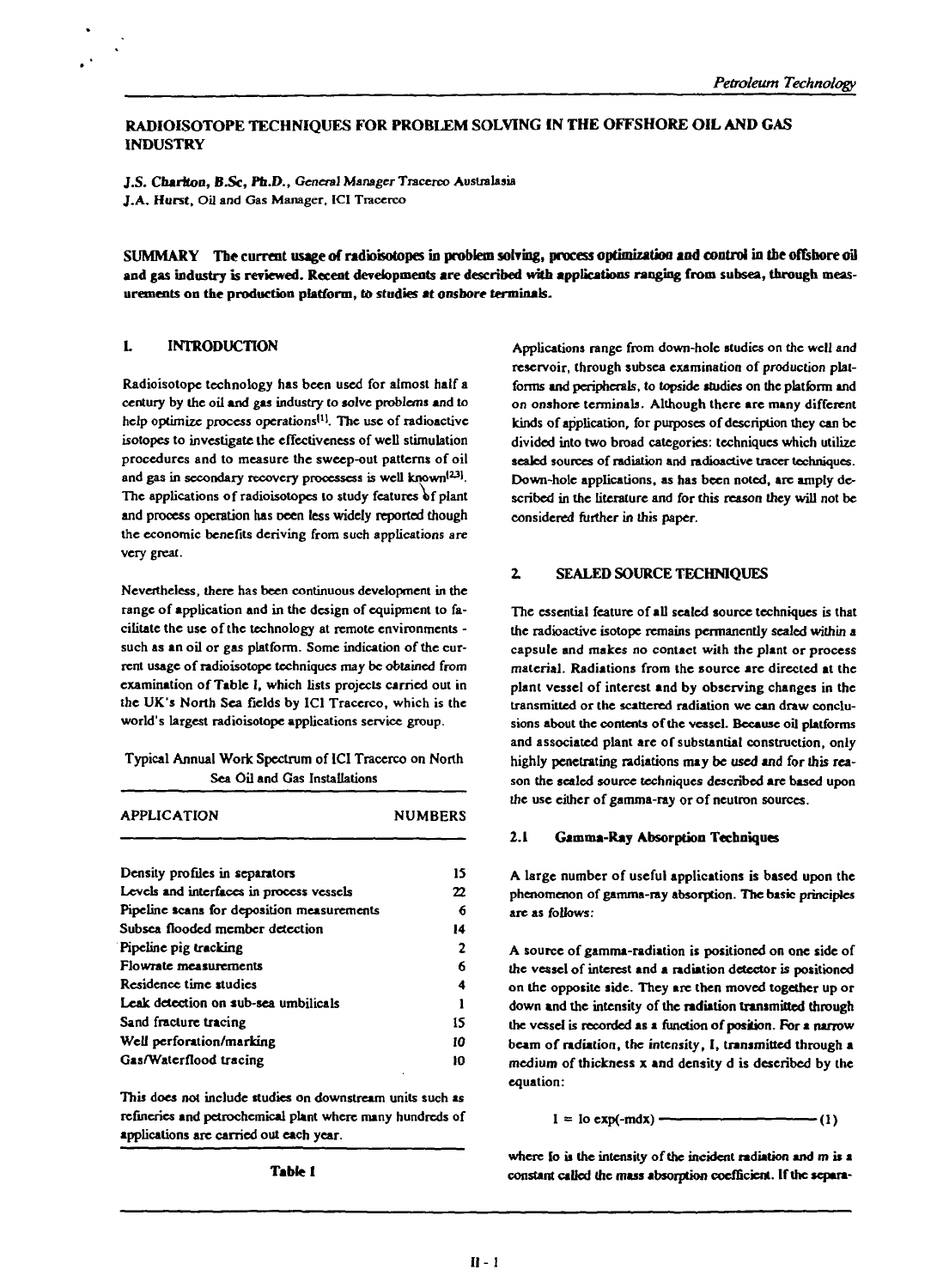#### *Petroleum Technology*

**lion of the source and detector is kept constant, the intensity of transmitted radiation is a function of the density of the medium. Thus, as the source and detector scan through vapour a high radiation counlrate is obtained whereas, when the 'scan lime' intersects a liquid or solid phase a lower radiation counlrale is observed. Changes in the intensity of the transmitted radiation therefore reveal levels and interfaces in vessels as well as internal mechanical structure.** 

**The changes experienced in moving from regions of low intensity to high intensity are not perfectly sharp. Sometimes, the reason is simply that the levels or interfaces are diffuse, but there is also an effect from radiation scattering because wide-beam, instead of narrow beam source-detector geometry is usually used. This is necessary because the shielding required to produce narrow beam radiation would make the source container too heavy and unwieldy to use.** 

**In its simplest form, this technique can be used to identify and measure liquid level in a tank. Alternatively, if the source and detector are fixed in one position (Figure 1) then the level in the tank will be recorded as it passes this point. This is the principle of the high or low level alarm ("level switch"). By using an extended detector and by angling the source beam to span the detector length, the system can be converted into a level gauge.** 

**Level gauges generally work on the principle of complete obscuration of the gamma-ray beam by the fluid in the vessel. However, if the path length through the liquid is kept short, the gamma-ray transmission is a function of the liquid density (Equation 1). This is the principle of gamma-ray density gauges (Figure 1). The same concept has been applied in installed gamma-ray gauges designed to detect and monitor the interface between materials of different density (Figure 1).** 



(c) Liquid Interface Position Indicator



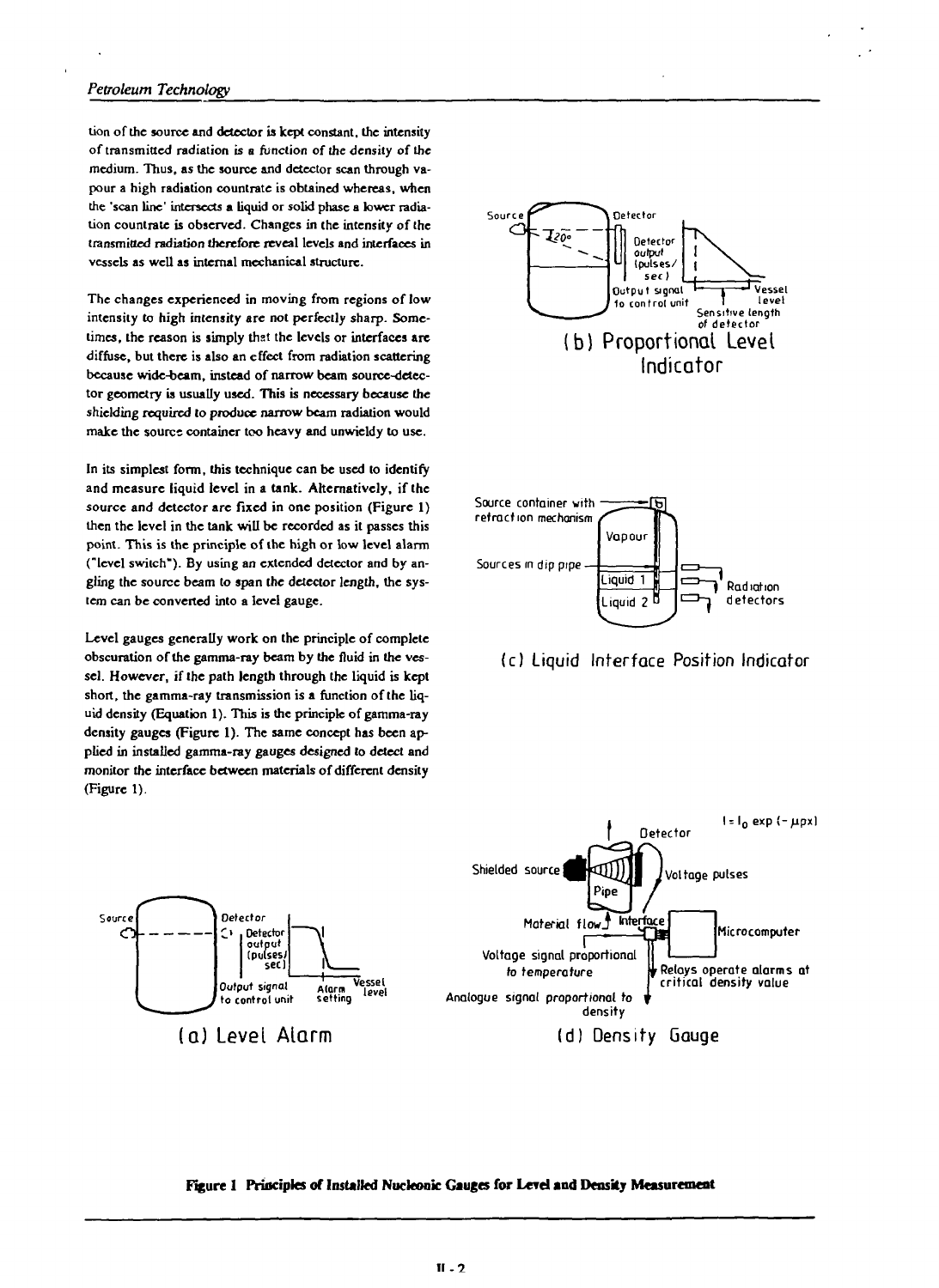**Instruments based on the gamma-ray absorption phenomenon are commonly used in offshore locations. Table II, which is a listing of gauges supplied to North Sea oil and gas installation by ICI Tracerco provides some indication of usage.** 

| <b>DUTY</b><br>Level Alarm     | <b>NUMBER</b> | On Shore Topsides Sub-Sea |    |  |
|--------------------------------|---------------|---------------------------|----|--|
|                                |               |                           |    |  |
|                                | 13            | 9                         |    |  |
| Level Gauge                    | 12            | 15                        | 25 |  |
| Interface Detector/Monitor     |               | 30                        |    |  |
| Density Gauge (Process Fluids) | 2             | 5                         |    |  |
| Density Gauge (Cement Grout)   |               |                           | m  |  |

**Table II** 

**These so-called "nucleonic" gauges possess a number of advantages over more conventional instrumentaions:** 

- **(a) The instruments have no contact with the process material and operate either outside of the vessel or in sealed dip tubes. Thus, there are no problems in operating with corrosive, viscous or toxic liquids or with materials at high temperature and pressure.**
- **(b) There are no moving parts and the instruments are of rugged construction. Little or no maintenance is required and the reliability of the systems is high. These are important considerations, especially so for instruments installed sub-sea where access is difficult.**
- **(c) The systems are intrinsically safe from an electrical point of view.**
- **(d) Instruments can often be installed on a vessel while the vessel is on line thus averting the need for a costly shut-down.**

**For these reasons, nucleonic gauges arc now standard for some of the more difficult control applications. Examples are given later in the paper.** 

## *12* **Neutron Backscatter Technique**

**Techniques based on the phenomenon of neutron backscatter may complement, or be used as alternatives to gamma-ray absorption methods. The principle underlying these techniques is described with reference to Figure 2.** 



**Figure** *2* **Measurement of Levels and Interfaces using a Neutron Moderation Technique** 

**Radioisotope neutron sources emit energetic or "fast" neutrons. Of all chemical elements, hydrogen is outstanding in its ability to slow down or moderate neutrons to lower energies. Thus, when fast neutrons from an isotope source are directed into a hydrogenous material, the number of slow neutrons produced is, to a good approximation, proportional to the hydrogen concentration.** 

**Thus, if a probe comprising a slow neutron detector and a fast neutron source is moved up and down over the surface of a vessel con'aining hydrogenous material the detector response provides an indication of the position of the level of the material. Interfaces between materials having different hydrogen contents may similarly be detected.** 

## **3. APPLICATIONS OF SEALED SOURCE TECHNIQUES**

#### **3.1 Onshore and Topsides Applications**

**The gamma-ray absorption technique has been used widely to determine the extent and magnitude of scale build up in oil pipelines. A portable system (Figure 3) is used to survey sections of the line to determine the overall density of the material inside it. Provided that the line is running full (or completely empty) and the oil density is known, the additional attenuation of the transmitted signal due to scale thickness may be estimated. Scale thicknesses can generally be measured to within a few millimetres.**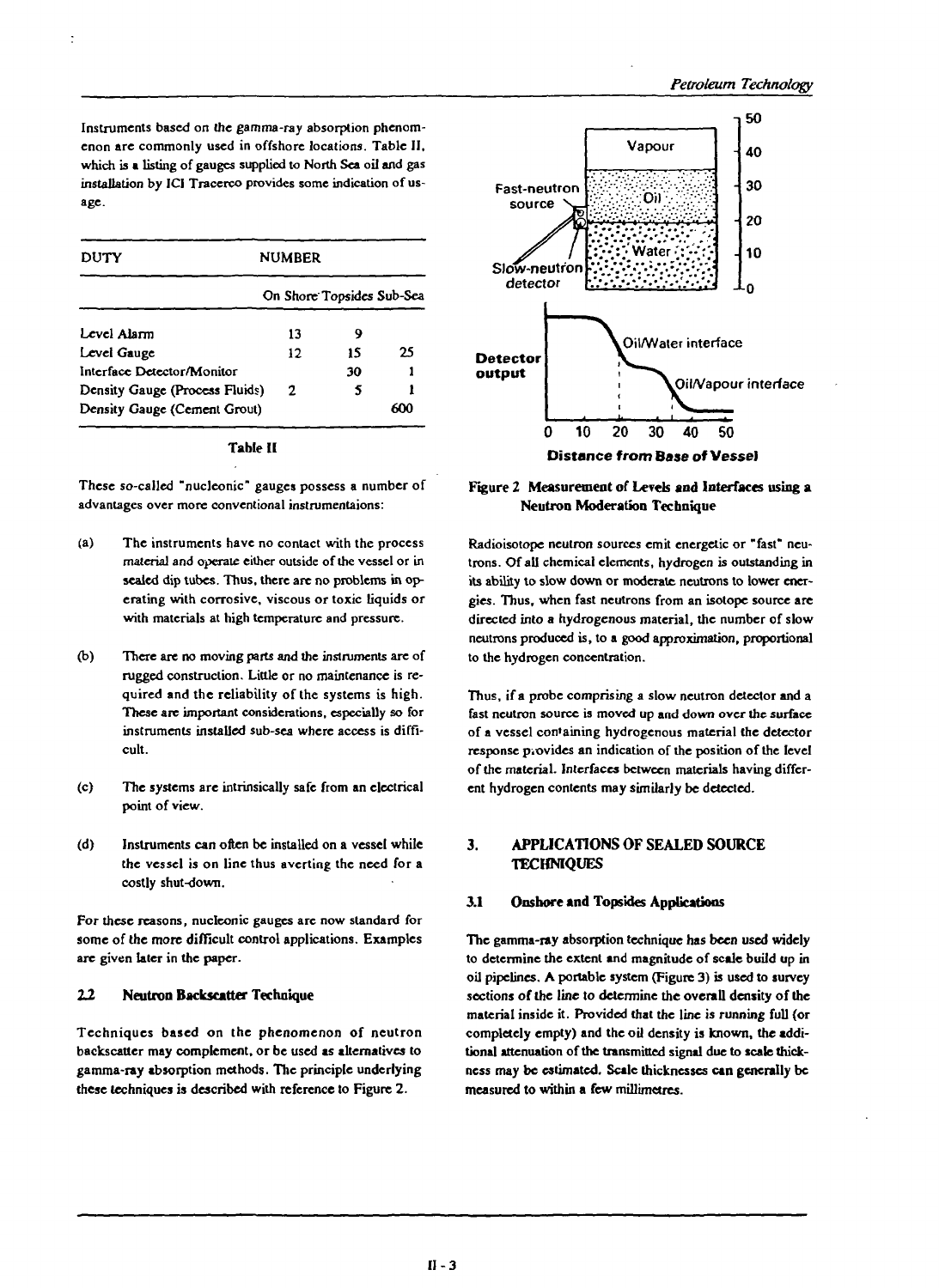

#### **Figure 3 A Portable Gamma-Ray Absorption Pipe Scanner**

Lines which contain deposits and which are partially full of **oil or water can sometimes be studied using the gamma ray absorption technique and neutron backscatter technique in combination. Figure 4 shows a typical result obtained from scans carried out on a partially full slug-catcher. The neutron backscatter technique was used to determine the level of the hydrogenous liquid - in this case, condensate - and from this information, together with the results of a number of diametric gamma-ray transmission scans made around the pipe the radial distribution of the deposit was inferred.** 

Yoke

 $\prod$ 180'

 $160^\circ$ 

150

× d

130

 $\begin{array}{c}\n\bigcup \n\text{Vector} \\
170^{\circ}\n\end{array}$ 

Wall of sluacatcher

 $0°0°$ П

 $20<sup>o</sup>$ 

Source  $10<sup>1</sup>$ 

**The gamma-ray absorption technique is also used to study foaming in separators. Foaming is generally combatted by the addition of an anti-foaming agent. However, anti-foams are expensive: the correct anti-foam must be selected and it must be used at the correct concentration. The gamma-ray absorption technique provides a means of directly studying the effect of anti-foam addition. The principle of the measurement is illustrated in Figure 5 which shows typical results obtained from scans on horizontal vessels. The presence of foam above the liquid level modifies the transmission profile. Figure 6 shows the results obtained from a separator with, different dosages of a particular anti-foam. With the higher dosage, the interface is much sharper and the vapour region less dense, indicating that the foam is effectively suppressed. The ability to study the effects of the anti-foam directly and without any disruption to the process is clearly advantageous and can result in significant economic benefits by reducing anti-foam usage and optimizing the operation of the separator.** 





Figure 5b Gamma-Ray Transmission Scan Through Partially Full Horizontal Vessels

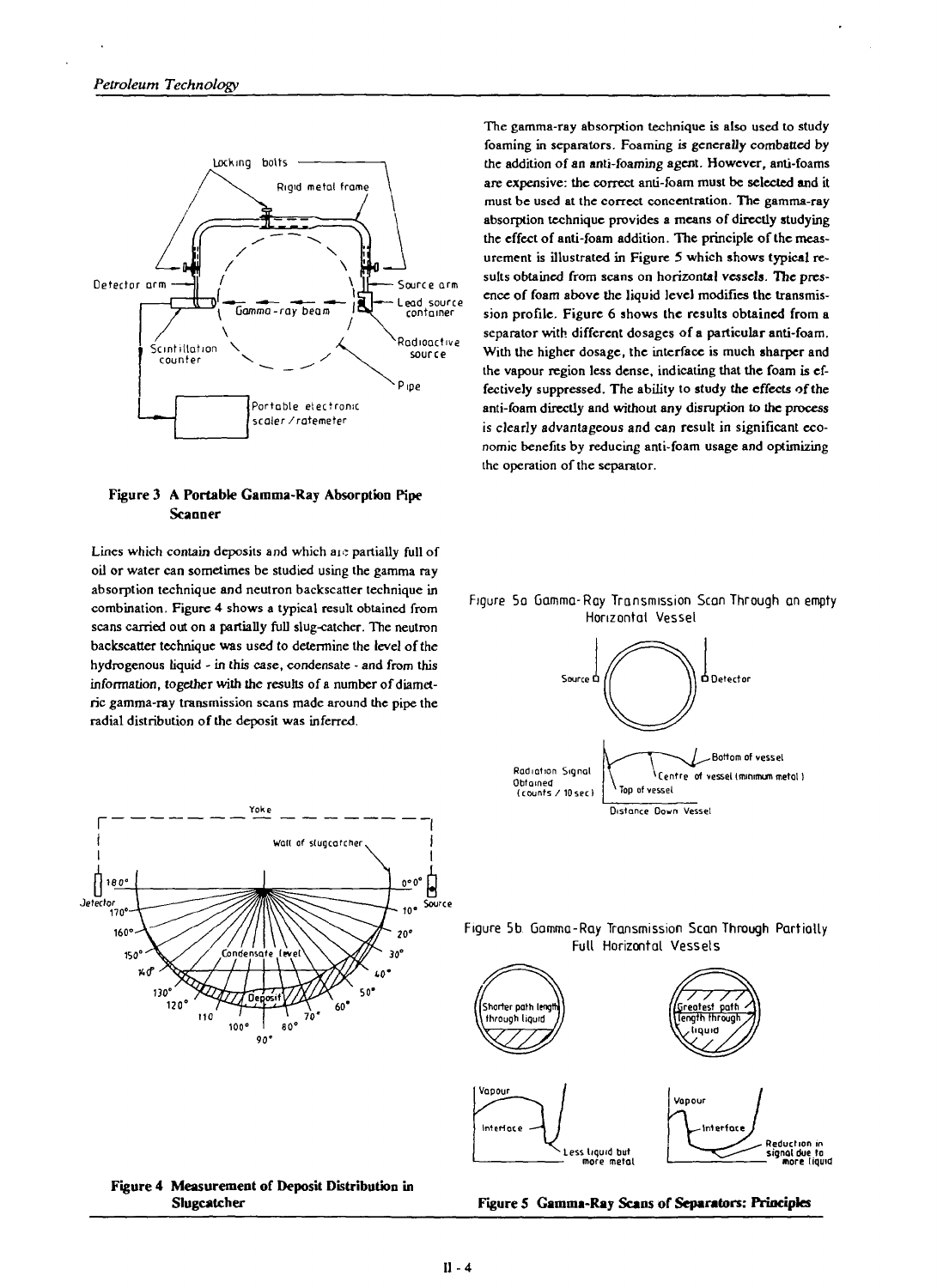

**Figure 6 Gamma-Ray Transmission Scans of a Separator to Investigate the Efficiency of Antifoam Dosage** 

**A common use of nucleonic gauges on topsides and onshore installations is the measurement and control of interfaces in separators and other vessels (Table** *2).* **These applications merit further description since the control of interfaces can be difficult and radioisotope gauges often present the only viable solution.** 

**Figure 7 shows an instrument arrangement which has'been used very successfully on oil/water separators.** 



**Figure 7 A Nucleonic Interface Detector for oil Water Separators** 

**A radioactive source is inserted into the vessel in a sealed dip tube. Usually the tube is inserted horizontally through an available nozzle, though other configurations have also been used. The system incorporates a shielded container into which the radioactive source can be withdrawn at such times that vessel entry is required. An elongated radiation detector is positioned on the outside of the vessel to receive the radiation from the source. Radiation from the source is attenuated more by the (denser) water than by the oil (Equation 1) so that the detector output signal is a function of the oil/water interface position.** 

**A portable neutron-backscatter instrument is often used to calibrate the system by providing independent measurements of the interface position.** 

**Installed gamma-ray gauges also find extensive use in the control of foaming levels. An example is illustrated in Figure 8.** 



#### **Figure 8 Gas Compressor Protection using a Nucleonic Level Control and Alarm System**

**In the North Sea, oil and gas are transported together by pipeline to onshore terminals. There, the gas is separated from the oil fractions and is recompressed for onward distribution. This is a very foamy process and fluctuations in the foam level occur unpredictably. These fluctuations were causing carryover of oil droplets in the gas stream with serious consequences for the downstream compressor. Density profile measurements were carried out using portable gamma-ray scanning equipment and these showed that the interface between the oil and the foam fluctuated and that there were variations in the density of the foam layer.** 

**The variability in the foam height, foam density and position of the oil/foam interface rendered conventional methods of control impossible. However, using a nucleonic proportional level gauge to measure the oil/foam interface and a high level nucleonic alarm to give warning of excessive upward excursions of the foam we were able to provide a system which effectively eliminated the carryover problem and protected the gas compressor.** 

**Neutron sources are also used topsides, though usually in**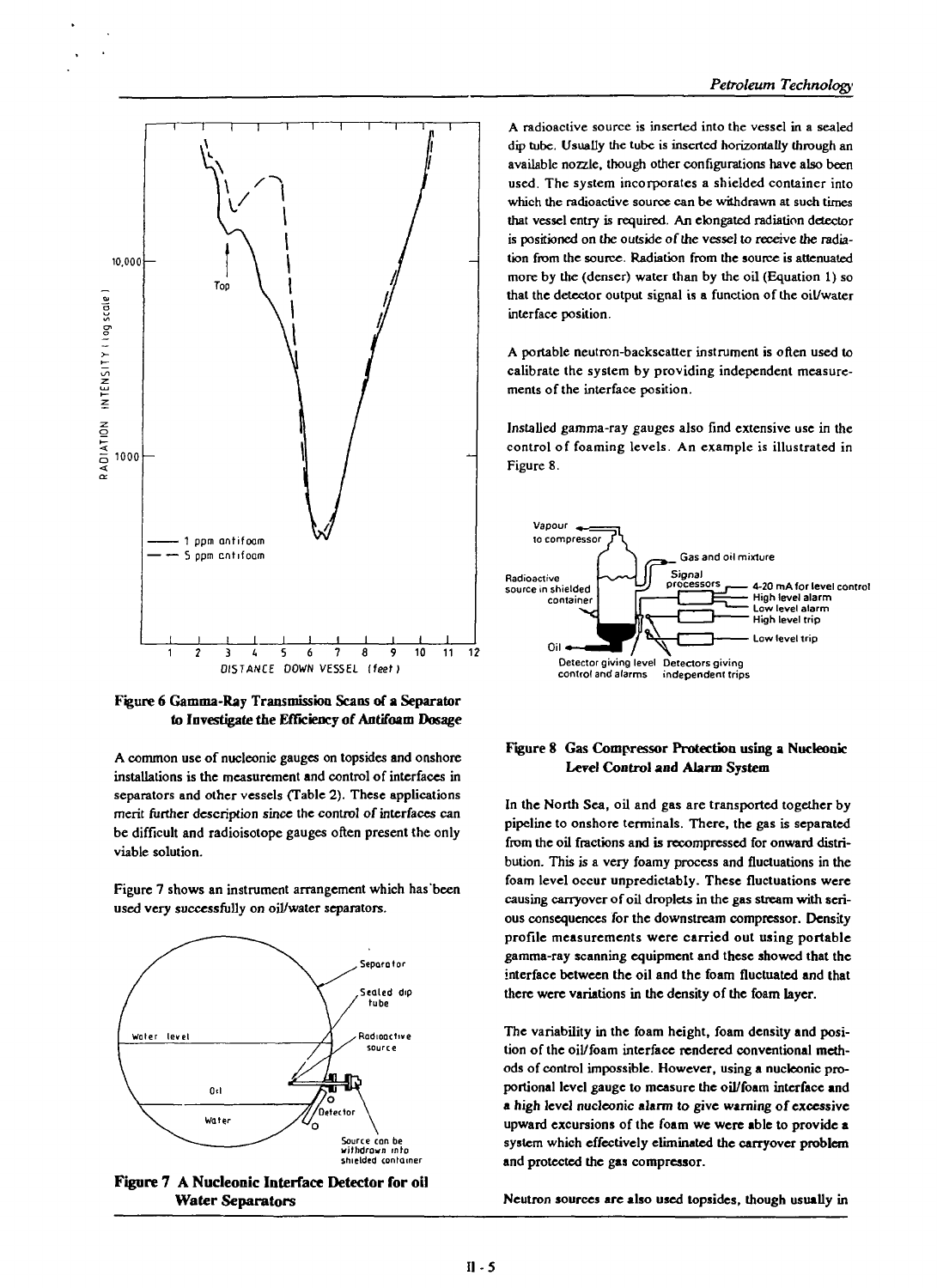**portable gauges rather than in installed instruments. Apart from its use in detecting the position of oil water interfaces, the neutron backscatter technique has been applied to:** 

- **a) Locate a pig and packer in pipelines prior to cutting the line to install emergency shut-down valves.**
- **b) To check for the presence of brine in oil pipelines.**
- **c) To identify water ingress into platform tubular members above the waterline.**

**The latter application was, for a time, used to detect flooded members below the sea'<sup>4</sup> '. However for this application the neutron technique has been entirely supplanted by a gamma-ray absorption method, which is described in Section 3.2.** 

#### *32* **Sub-sea Applications**

**The technology used topside is also used below the sea, though of course the design of the equipment is modified in a manner appropriate to the marine environment. A portable gamma-ray absorption gauge, mourued on an RO V is used routinely to examine sub-sea structures to detect flooded members. The source and detector, mounted on a yoke, are positioned on either side of the tubular using the ROV . The signal from the detector is fed to the surface to an electronic system which records the level of transmitted radiation. Water inside the subsea section will result in a decrease in the transmitted signal which is easily identifiable.** 

**The measurement is rapid (less than two minutes) and requires no prior cleaning of the tubular. It is unambiguous and fail-safe: any failure of the equipment will indicate that the member is flooded. Also, of course, the ROV is controlled from topsides: no divers are required and measurements can be carried out for extended periods. For these reasons, this is rapidly becoming the standard method of inspecting the platform tubulars in the North Sea.** 

**The gamma-ray absorption principle is also applied sub-sea in installed level switches. These are being used to control the level of oil in Texaco's slug-catcher which is installed on the sea bed next to Texaco's Tartan A platform in the North Sea. The slug-catcher is designed to contain large highspeed slugs of liquid as they arrive at the platform after being transported eight miles through an under sea pipeline from a remote multi-well template.** 

**Twelve nucleonic switches are installed, fitted to bridles which are attached to the slug-catcher and the output from each is wired to a topside control unit on Tartan A . The system features fail-safe operation, automatic fault recognition and automatic transfer of control to back-up detectors in the event of primary detector failure. The instruments were designed for a 2 0 year life span at a depth of 15 0 me-** **tres. Since their installation in 1985 they have proved to be extremely reliable and facilitate control of the rate at which oil is forwarded from the slug-catcher to the platform.** 

**The economic exploitation of marginal fields will undoubtedly require more sub-sea operations and measurement and nucleonic gauges clearly have a part to play. For example, we have recently fitted sub-sea level gauges to a sub-sea separation unit. Radioactive sources are suspended in sealed dip pipes projecting into the interior of the various vessels and diver-accessible detectors are mounted externally. The detectors are able to measure liquid level in first stage gas separator, interface position between oil and water in the second-stage separator and oil and water levels in a compartmentalized storage vessel. Data from the detector is fed to a central sub-sea computer and used to control all the levels in the process.** 

**One further application of sealed source technology is the recently developed "Gammatrac" system for monitoring the progress of pigs through sub-sea pipelines. The approach here is to deploy at suitable intervals along the pipeline gamma-ray detection systems which are equipped with radiation - activated LED displays. A gamma-emitting radioisotope is fitted into a pocket in the pig on the launch platform and the pig is launched. As the pig passes each detector statior. the LED display turns from white to red. Visual inspection of the detectors by a diver can then confirm that the pig has passed down the line. Should the pig become stuck the section of line in which this has occurred can be identified. Thus, by strategically deploying the detectors the free movement of the pig through critical sections of line such as through newly installed valves can be checked.** 

**Further development of this system which will enable even more accurate tracking of the pig is in hand.** 

#### **4. UNSEALED SOURCE TECHNIQUES**

**Unsealed source, or "radiotracer" techniques differ fundamentally from those involving the use of sealed sources of radiation. In this instance, radioactive material in a form compatible with the process fluid is injected into the process stream. The subsequent movement of the radiolabelled process material through pipes and process vessels can be monitored using strategically positioned radiation detectors. This forms the basis of a number of methods for studying mass transport and fluid dynamics of process systems.** 

#### **4.1 Flowrate Measurement**

**Flowrate measurement is one of the most useful categories of application. There are several ways in which radiotracers can be used to measure flow'<sup>5</sup> ': arguably the most useful is that known as the pulse velocity technique.** 

**The basic arrangement for pulse velocity measurements is il-**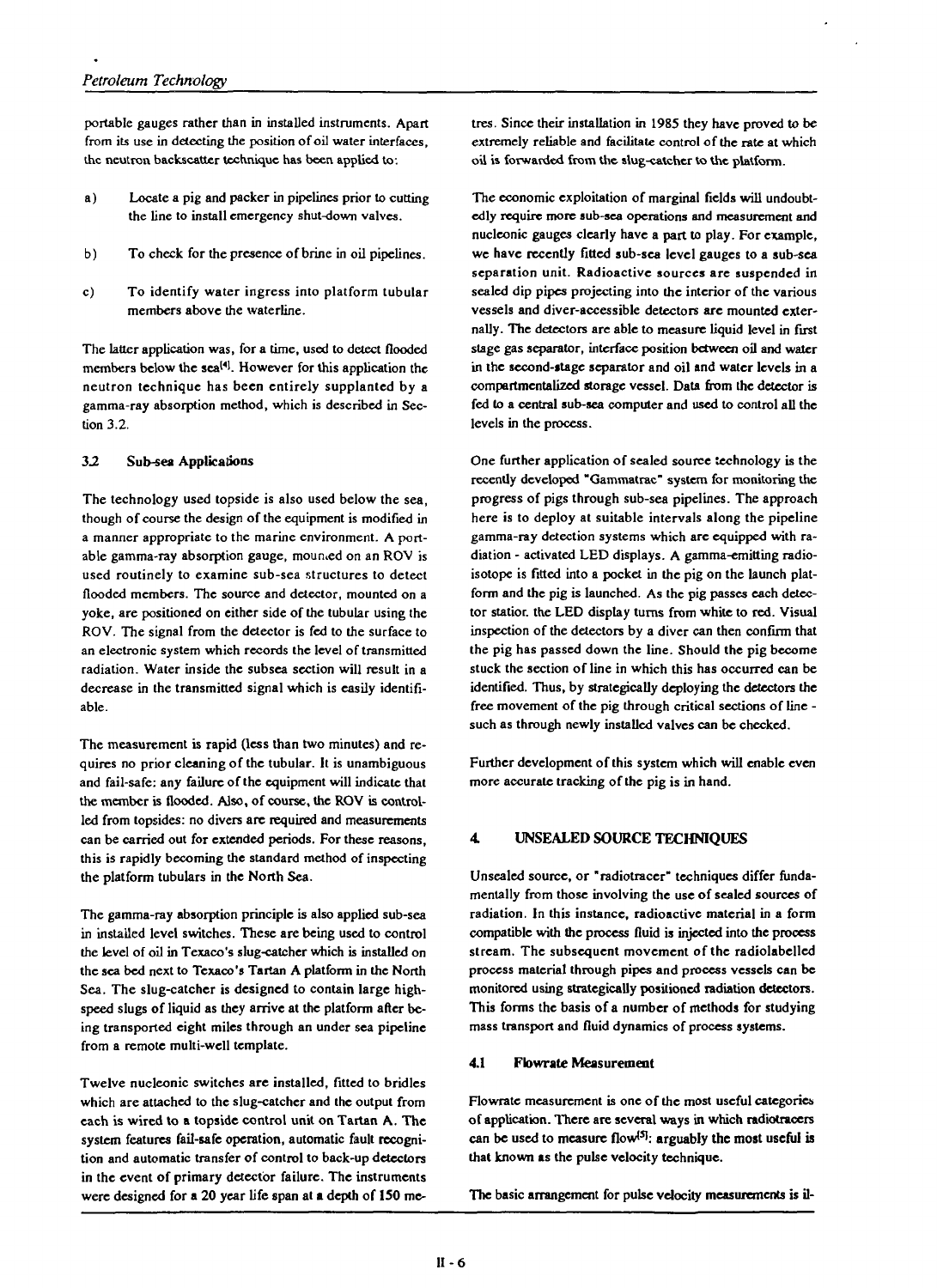**lustra ted in Figure 9. A sharp pulse of radiotracer is injected into the line and mixes with the process stream. A pair of radiation detectors is positioned downstream from the injection point at measured separation. The distance downstream of the first detector from the injection point is such as to allow complete lateral mixing of the tracer in the stream. As the tracer pulse passes down the pipe the detectors respond in turn and their output signals are fed to a chart recorder or computer. The time interval between the centroids of the two response curves, which corresponds to the mean transit time between the detectors is measured.** 

**From this and the measured separation of the detectors the mean linear velocity of the tracer, and hence of the flowing medium, can be readily computed. The volume flowrate can then be calculated if the mean cross-sectional area of the pipeline is known.** 



**Figure 9 The Radiotracer Pulse-Velocity Technique** 

**This technique has been used in the offshore oil and gas industry to measure oil, water and gas flowrates. For example because of statutory limits on the amount of gas which can be flared it is important to measure these flowrates. Accordingly, we have measured the flare gas flowrates on many platforms for calibration of installed meters and to provide confirmation of the accuracy of calculation of the tonnages flared. We have also used the pulse velocity method to monitor the injection-water flowrate in waterfloods. The technique can also be used to detect bypass-flows and offer a rapid method of identifying passing valves.** 

#### **42 Residence Time Studies**

**The pulse injection of radiotracer also facilitates the measurements of residence times and residence time distribution'<sup>6</sup> '. If a pulse of tracer is injected at the inlet to a vessel, a detector mounted on the outlet will produce a response curve which is representative of the residence time distribution of elements of fluid in the vessel. Analysis of this curve yields important information both about the mean residence time (MRT) and the mixing characteristics of the vessel.** 

**The method has been used to study the performance of oil/ water separators. Residence times of oil and water phases are measured separately. To perform the measurements, radiation detectors are placed on the inlet pipe and on the oil and water exit pipes. A pulse of organic radiotracer is then injected upstream of the inlet detector and the time of its entry into the vessel with the organic phase and the detector on the oil exit records the residence time distribution (RTD) curve. Since separation is not perfect, some of the tracer also appears at the water exit causing the detector located there to respond. This procedure is then repeated using a water-soluble radiotracer.** 

**Analysis of the residence time distribution curves permits calculation of the degree of plug flow of the two components and also provides measurement of the separation occurring in the vessel.** 

#### **43 Sub-sea Leak Location**

**A further application of the use of radiotracers is the location of leaks in sub-sea umbilical cables. Umbilical cables between offshore platforms and other installations are essential links covering distances up to SO kilometers. The cables are generally run in bundles contained in an outer sheath. Each cable in the bundle may be as small as Smm but a leak on such a cable can be a safely hazard to personnel or the environment and can cause loss of production due to downtime. A quick and accurate method of pinpointing the location of the leak can save considerable time and money. ICI Tracerco has developed such a technique. A piece of radioactive gold wire is secured inside a plastic "pig". The pig is inserted into one end of the leaking umbilical cable. The other end of the cable is sealed and pressure is applied to the insertion end. The only fluid movement in the umbilical will be towards the leak.** 

**The pig is carried along the cable by the flowing fluid and when it reaches the leak it stops. From outside the umbilical bundle a radiation detector mounted on an ROV monitors the progress of the pig and accurately locates the position at which it stops. This portion of the umbilical can be brought on board the supply boat and repaired saving the replacement of a costly umbilical bundle.** 

## **5. CONCLUSION**

**Though the specific examples discussed in the paper were drawn from experience in the North Sea, radioisotope techniques have a generality which makes them of great value throughout the offshore oil and gas industry world-wide. The techniques offer on the one hand a unique window through which the inner workings of production plant can be observed and on the other a method of studying the distribution and flow patterns of the process material. These insights into the operating plant, which cannot be obtained in any other way, can realize large savings on continuous**